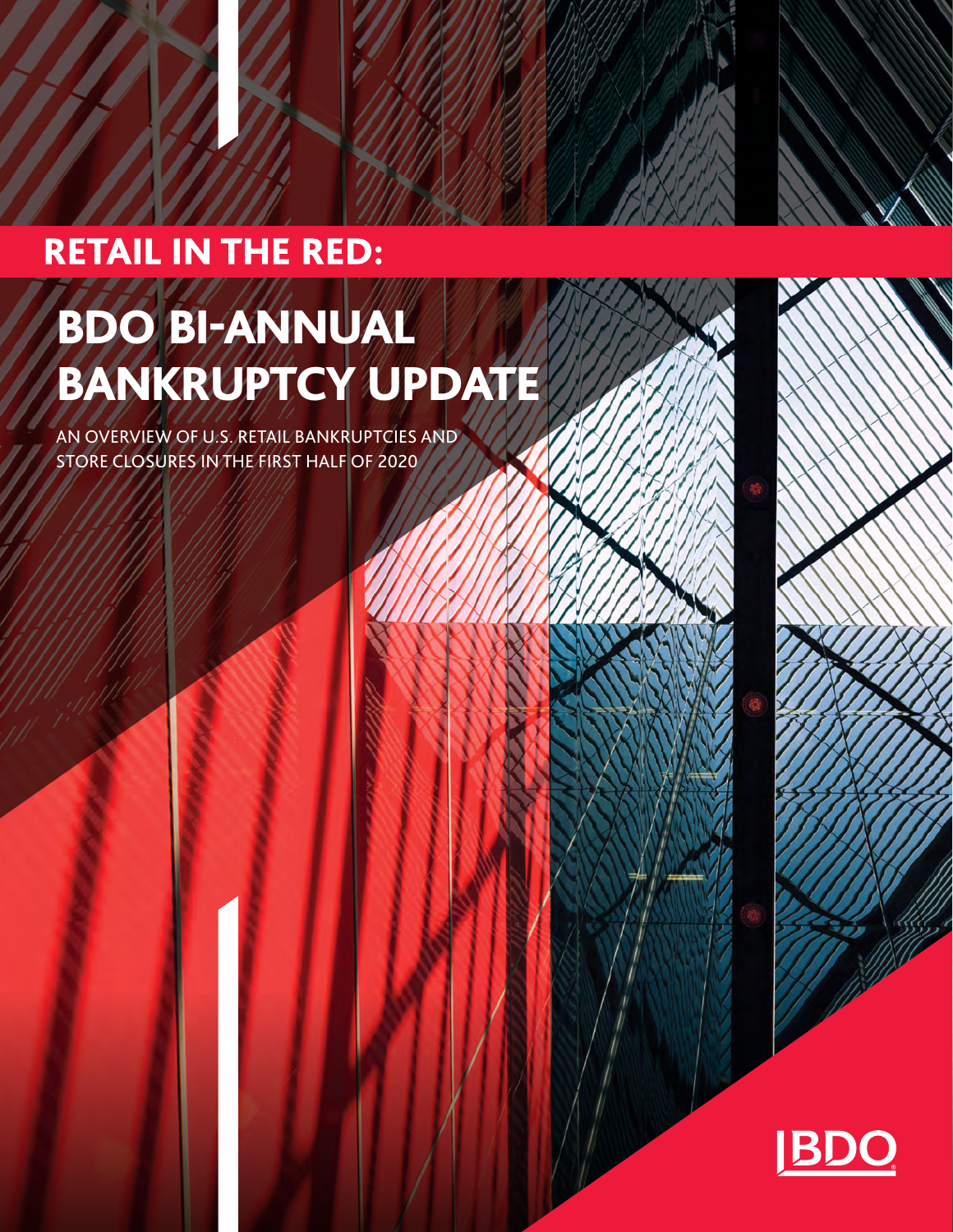# In early 2020, the COVID-19 pandemic completely altered the U.S. retail landscape, exacerbating industry changes that were already underway.

Government-mandated store closures, social distancing measures, supply chain issues and upticks in e-commerce sales have only intensified existing pain points felt by brick-andmortar retailers, accelerating the pace of bankruptcies going into the second half of the year.

While retailers can usually depend on cyclical spikes in consumer spending in the fall and winter months, the latter part of 2020 looks to be just as uncertain as the first half. As many schools shift to a virtual classroom model, retailers question whether traditionally stable back-to-school sales will result in disappointment. However, it's not all bad news: According to the **[NRF's annual back-to-class survey](https://nrf.com/media-center/press-releases/parents-spend-even-more-computers-and-desks-expectations-online-classes)**, 34% of consumers expect

to spend more than they initially thought, and 54% attribute the increase to greater spend on electronics and computer equipment to support virtual learning. This could be a boon for retailers in the consumer electronics sector, but a bust for apparel retailers that depend on back-to-school fashion trends to drive fall sales.

With a slow recovery outlook for the coronavirus recession, retailers need to reflect on the challenges faced in the first part of the year, focus on new product categories, and double down on digital- and hygiene-centric trends in the lead-up to the holiday season.

#### **BANKRUPTCY UPDATE**

Retailers That Filed for Bankruptcy Through Mid-August 2020

| Company                    | <b>Filing</b><br><b>Data</b> | <b>Type</b>              | <b>Bankruptcy Strategy / Result</b>                                                                                                      | Stores as of<br><b>Petition Date</b> | <b>Store</b><br><b>Closures</b><br>Announced |
|----------------------------|------------------------------|--------------------------|------------------------------------------------------------------------------------------------------------------------------------------|--------------------------------------|----------------------------------------------|
| <b>Stein Mart</b>          | 08/12/20                     | Apparel                  | Full chain liquidation                                                                                                                   | 281                                  | All                                          |
| <b>Tailored Brands</b>     | 08/02/20                     | Apparel                  | RSA to reduce debt and close up to 500 stores                                                                                            | 1.399                                | 500                                          |
| Le Tote / Lord<br>& Taylor | 08/02/20                     | Apparel                  | Full liquidation unless buyer found                                                                                                      | 38                                   | All                                          |
| Ascena Retail Group        | 07/23/20                     | Apparel                  | RSA to reduce debt by \$1 billion and close many<br>stores. Seeking buyer for Catherines                                                 | 2.800                                | 1,000                                        |
| The Paper Store            | 07/14/20                     | Specialty                | Court approved sale to stalking horse bidder;<br>exited bankruptcy 9/1/20                                                                | 86                                   | $\Omega$                                     |
| RTW Retailwinds            | 07/13/20                     | Apparel                  | Liquidating all stores; Asset purchase agreement<br>for e-commerce business and IP with winning<br>bidder, Saadia Group for \$40 million | 387                                  | All                                          |
| Muji U.S.A.                | 07/10/20                     | General<br>Merchandise   | Seeking reorganization to focus on e-commerce,<br>with store closings                                                                    | 18                                   | $\overline{7}$                               |
| <b>Brooks Brothers</b>     | 07/08/20                     | Apparel                  | Sold assets to stalking horse SPARC Group LLC for<br>\$325 million                                                                       | 244                                  | 119                                          |
| Sur La Table               | 07/08/20                     | Home<br>Décor            | Sold assets at auction to CSC Generation and<br>Marquee Brands for \$89 million                                                          | 121                                  | 71                                           |
| Lucky Brand                | 07/03/20                     | Apparel &<br>Accessories | Sold assets to stalking horse SPARC Group LLC for<br>\$191.6 million                                                                     | >200                                 | $\Omega$                                     |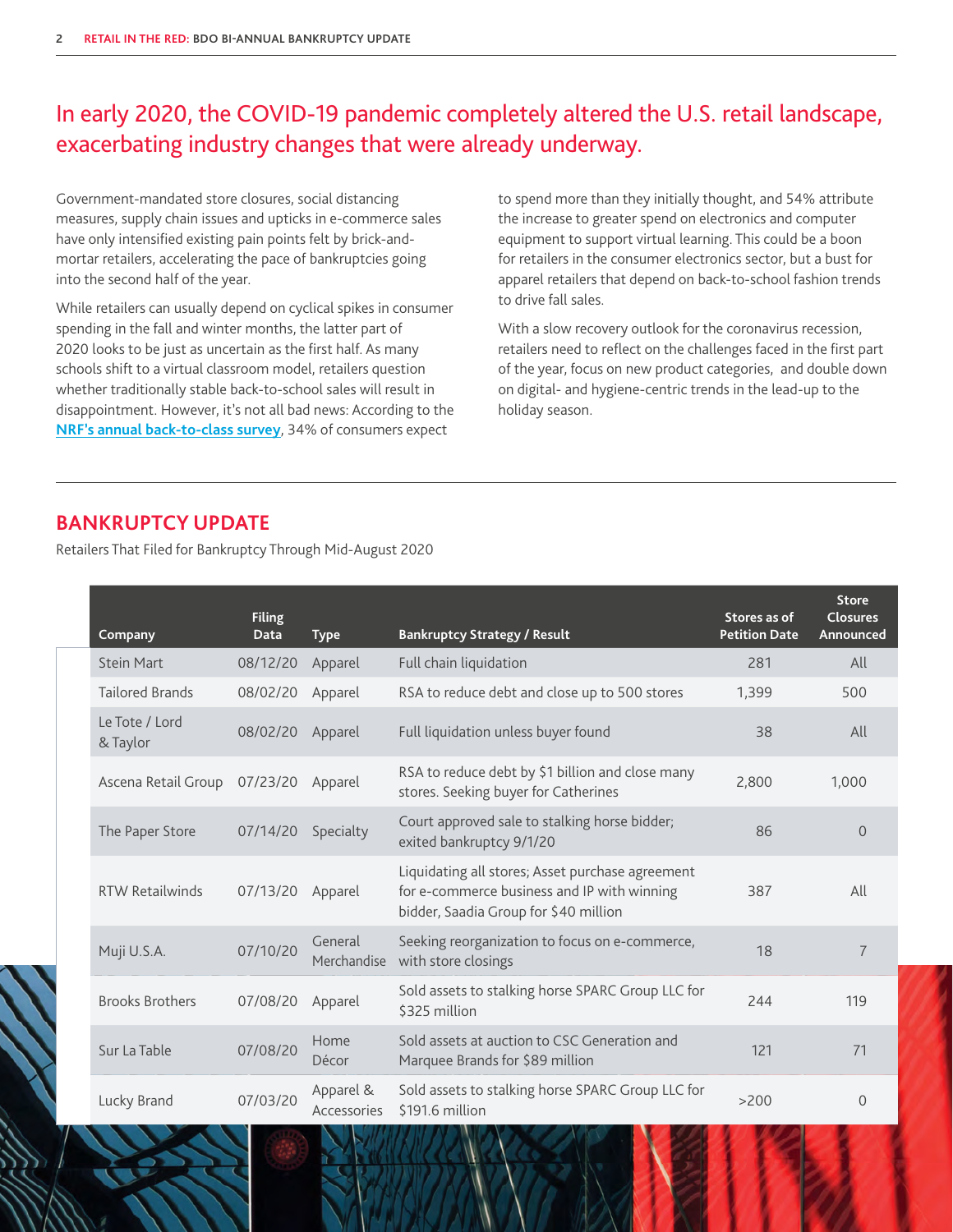#### BANKRUPTCY UPDATE

CONTINUED

|             | Company                | <b>Filing</b><br>Data | <b>Type</b>                  | <b>Bankruptcy Strategy / Result</b>                                                                                                                          | Stores as of<br><b>Petition Date</b> | <b>Store</b><br><b>Closures</b><br>Announced |
|-------------|------------------------|-----------------------|------------------------------|--------------------------------------------------------------------------------------------------------------------------------------------------------------|--------------------------------------|----------------------------------------------|
| 2nd Quarter | Old Time Pottery       | 06/28/20              | Home<br>Décor                | Filed plan of reorganization                                                                                                                                 | 43                                   | $\overline{4}$                               |
|             | <b>GNC</b>             | 06/23/20              | Specialty                    | RSA with \$760 million asset sale to stalking<br>horse bid from largest shareholder; option<br>for a deleveraging plan transaction if sale<br>not completed. | 2,633                                | 726                                          |
|             | 24 Hour Fitness        | 06/15/20              | Leisure<br><b>Facilities</b> | Seeking reorganization, with store closings                                                                                                                  | 445                                  | 135                                          |
|             | <b>Tuesday Morning</b> | 05/27/20              | Home<br>Décor                | Closed 198 stores; pursuing either asset sale or<br>plan of reorganization                                                                                   | 687                                  | 198                                          |
|             | J.C. Penney            | 05/15/20              | Dept.<br>Stores              | Pursuing sale or will have to liquidate if<br>milestones are not met                                                                                         | 846                                  | 157                                          |
|             | <b>Stage Stores</b>    | 05/10/20              | Dept.<br>Stores              | Liquidation plan confirmed by court                                                                                                                          | 726                                  | All                                          |
|             | Neiman Marcus          | 05/07/20              | Dept.<br>Stores              | Debt for equity swap to eliminate \$4 billion<br>in debt                                                                                                     | 67                                   | 24                                           |
|             | John Varvatos          | 05/06/20              | Apparel &<br>Accessories     | Sold to prepetition lender and owner at auction                                                                                                              | 27                                   | 8                                            |
|             | Chinos (J. Crew)       | 05/04/20              | Apparel                      | Court confirmation of plan to equitize \$1.65<br>billion in debt                                                                                             | 491                                  | 8                                            |
|             | Gold's Gym             | 05/04/20              | Leisure<br><b>Facilities</b> | German fitness chain RSG won auction for<br>\$100 million                                                                                                    | $-95$                                | 34                                           |
|             | True Religion          | 04/13/20              | Apparel &<br>Accessories     | Debt for equity swap to eliminate \$65 million<br>in debt                                                                                                    | 87                                   | 27                                           |
|             |                        |                       |                              |                                                                                                                                                              |                                      |                                              |
| 1st Quarter | Modell's               | 03/11/20              | Sporting<br>Goods            | Liquidated all stores and sold IP for \$3.64 million                                                                                                         | 134                                  | All                                          |
|             | Art Van Furniture      | 03/08/20              | Home<br>Décor                | Unsuccessfully sought going-concern sale<br>for some locations, liquidated all stores and<br>converted case to Chapter 7                                     | 169                                  | All                                          |
|             | Pier 1                 | 02/17/20              | Home<br>Décor                | Unsuccessfully sought going-concern sale for<br>some locations, liquidated all stores and sold IP<br>for \$31 million                                        | 991                                  | All                                          |
|             | SFP Franchise          | 01/23/20              | Specialty                    | Full liquidation                                                                                                                                             | 254                                  | 254                                          |

*Information sourced from SEC Filings, Bankruptcy Court Filings, Company Press Releases, and Debtwire*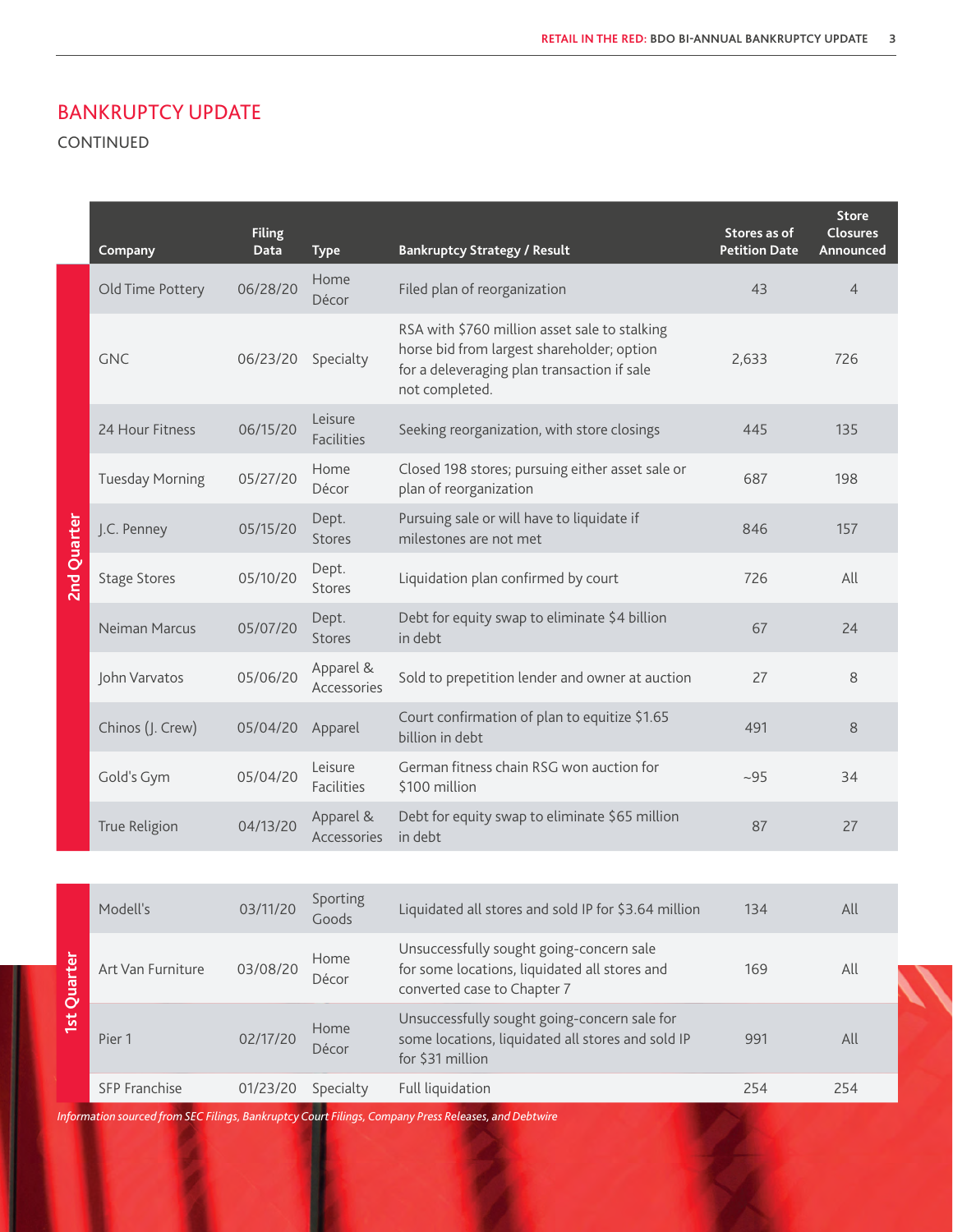In the first six months of 2020, 18 retailers filed for Chapter 11 bankruptcy, with an additional 11 filing in July through mid-August . These defaults were concentrated in apparel and footwear, home furnishings, food and department stores, with many prominent retailers filing during this time period, including Pier 1, J. Crew, Neiman Marcus, Stage Stores, J.C. Penney, Tuesday Morning, GNC, Lucky Brand, RTW Retailwinds (New York & Co.), Brooks Brothers, Ascena (Ann Taylor, LOFT, Lane Bryant, Justice, Catherines), Le Tote (Lord & Taylor), Tailored Brands (Men's Wearhouse, Jos. A. Bank, Moores Clothing, K&G) and Stein Mart.

| <b>Retailer Type</b> | # Filings | Announced<br><b>Store Closings</b> | <b>Store</b><br><b>Closings %</b> |
|----------------------|-----------|------------------------------------|-----------------------------------|
| Apparel/Footwear     | 10        | 2,368                              | 39%                               |
| Home Furnishings     |           | 1,433                              | 74%                               |
| Department stores    | 3         | 907                                | 15%                               |
| All Other*           | 11        | 1,290                              | 77%                               |
| <b>TOTAL</b>         | 29        | 5,998                              |                                   |

With 29 filings in 2020 to date, this year is on-pace to rival 2010, following the Great Recession, that resulted in 48 total filings.

*\*Includes 4 food (reflected in # of filings, but not in bankruptcy chart or announced store closings), 3 specialty, 2 leisure facilities, 1 general merchandise, and 1 sporting goods retailers.* 

#### **STORE CLOSURE UPDATE**

Retailers Not in Bankruptcy That Announced Closing 50 or More Stores in the First Half of 2020

| Company                                                               | <b>Type of Retailer</b>         | <b>Store Closures Announced</b> |
|-----------------------------------------------------------------------|---------------------------------|---------------------------------|
| Inditex                                                               | Apparel                         | 1,000                           |
| Starbucks                                                             | Restaurants                     | 400                             |
| GameStop                                                              | <b>Computer and Electronics</b> | 320                             |
| Signet Jewelers                                                       | Specialty                       | 300                             |
| The Children's Place                                                  | Apparel                         | 300                             |
| L Brands                                                              | Apparel                         | 250                             |
| AT&T                                                                  | Telecommunications              | 250                             |
| Bed, Bath & Beyond                                                    | Home Décor                      | 200                             |
| G-III Apparel                                                         | Apparel                         | 199                             |
| H&M                                                                   | Apparel                         | 170                             |
| PVH Corp                                                              | Apparel & Accessories           | 162                             |
| Macy's                                                                | <b>Department Stores</b>        | 125                             |
| Bose                                                                  | <b>Consumer Electronics</b>     | 119                             |
| Guess                                                                 | Apparel                         | 100                             |
| Express                                                               | Apparel                         | 100                             |
| Office Depot                                                          | Specialty                       | 90                              |
| Microsoft                                                             | Systems Software                | 83                              |
| Chico's                                                               | Apparel                         | 60                              |
|                                                                       | <b>TOTAL</b>                    | 4,228                           |
| Store Closings Announced by Bankrupt Retailers (see Bankruptcy Chart) | 5,998                           |                                 |
|                                                                       | <b>GRAND TOTAL</b>              | 10,226                          |

*Information sourced from SEC Filings, Company Press Releases, and Debtwire*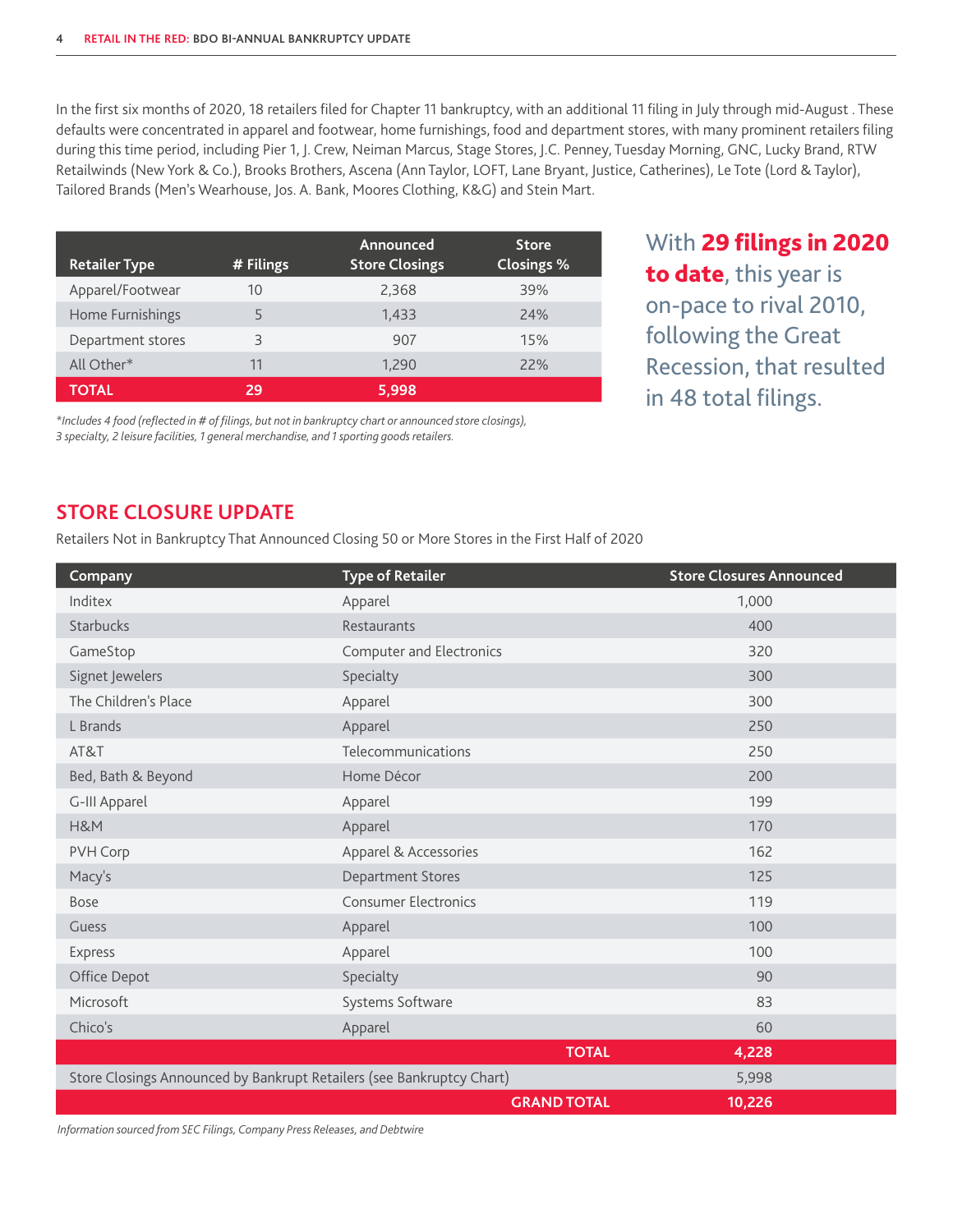Alongside the uptick of bankruptcy filings and liquidations so far in 2020, the industry has also seen a substantial rise in the number of store closings announced, with bankrupt retailers alone announcing almost 6,000 store closings. From January through mid-August, there have been more store closure announcements in 2020 than the record 9,500 stores that closed throughout 2019. The majority of store closures have taken place in malls, which have seen far less foot traffic due to sustained COVID-19 disruption.

However, retailers on the brink of bankruptcy are not the only ones looking to shed their brick-and-mortar locations. In fact, there are more than 15 retailers that have not filed for bankruptcy—including Macy's, Bed Bath & Beyond and Gap—that have announced the closing of 50 or more stores, totaling a combined 4,200+ stores.

Shifting consumer spending habits driven by the pandemic have added pressure for retailers to minimize their physical footprints and move toward more digital and omnichannel customer experiences. With discretionary spending down, **[research firm](https://www.emarketer.com/newsroom/index.php/us-retail-sales-to-drop-more-than-10-in-2020/#:~:text=According%20to%20eMarketer)  [eMarketer projects](https://www.emarketer.com/newsroom/index.php/us-retail-sales-to-drop-more-than-10-in-2020/#:~:text=According%20to%20eMarketer)** a 10.5% decline in total U.S. retail sales this year—with brick-and-mortar sales decreasing 14%. That said, these losses are expected to be partially offset by an 18% increase in e-commerce sales, following a 14.9% gain in 2019.

Other consumer shopping trends already underway were only hastened by COVID-19. Even before the pandemic, many workplaces were shifting to more casual dress, decreasing demand for business formal attire. This trend, coupled with diminished need for new clothing for social occasions, has been devastating to apparel retailers and department stores, which have accounted for approximately 54% of bankruptcy store closings and 58% of non-bankruptcy store closings so far this year.

# BDO'S TAKE:

# OUTLOOK FOR THE SECOND HALF OF 2020 AND BEYOND

Economic trends will play a major role in the retail industry's ability to bounce back from the pandemic. With many Americans currently furloughed, unemployed, or fearing for their future state of financial stability, retailers must be prepared for a prolonged period of limited discretionary spending, even heading into the holiday season. With significant uncertainty around when a vaccine will be ready for widespread distribution and what a post-pandemic reality looks like, many retailers have a long road to recovery ahead.

As the holiday season approaches and the dust settles to reveal trends from this year's back-to-school season, properly predicting and understanding rapidly changing consumer preferences will be key to retailers' success. To accurately forecast supply and demand and effectively manage inventory, retailers' holiday plans should already be well underway. This entails readying e-commerce operations for record levels of online shopping traffic, ensuring the reliability of fulfillment channels and last-mile delivery, and increasing contactless shopping options to safeguard the health and safety of consumers and employees.

Post-holiday season, and even after a vaccine is developed and accessible to the public, retailers should expect to encounter customers who remain concerned about the safety of in-person shopping. To stay competitive, brick-and-mortar stores should assume touchless shopping options such as curbside pick-up and self-checkouts are here to stay, and apparel retailers should be reimagining what the fitting room experience will look like post pandemic.

Retailers must also consider the web of impacts COVID-19 has had on the industry at large, including its influence on competitors, peers and partners. For example, the closings of anchor and other stores in shopping malls will likely make visits to them less appealing and depress mall traffic overall, unless landlords are able to quickly fill these vacancies with attractive alternatives.

In short, 2020 is on track to set the record for the highest number of retail bankruptcies and store closings in a single year. Based on the trends set through mid-August, our expectation is that more retailers will struggle to navigate the effects of the pandemic—particularly those that are highly levered and mall-based. However, the number of filings in the fourth quarter may be tempered by retailers holding off on filing for bankruptcy in hopes of a profitable holiday season. While there's no precedent to predict how the end of 2020 will shake out, we expect that retailers that remain agile, leverage data to understand their customers and plan carefully will be better prepared to weather this year and beyond.